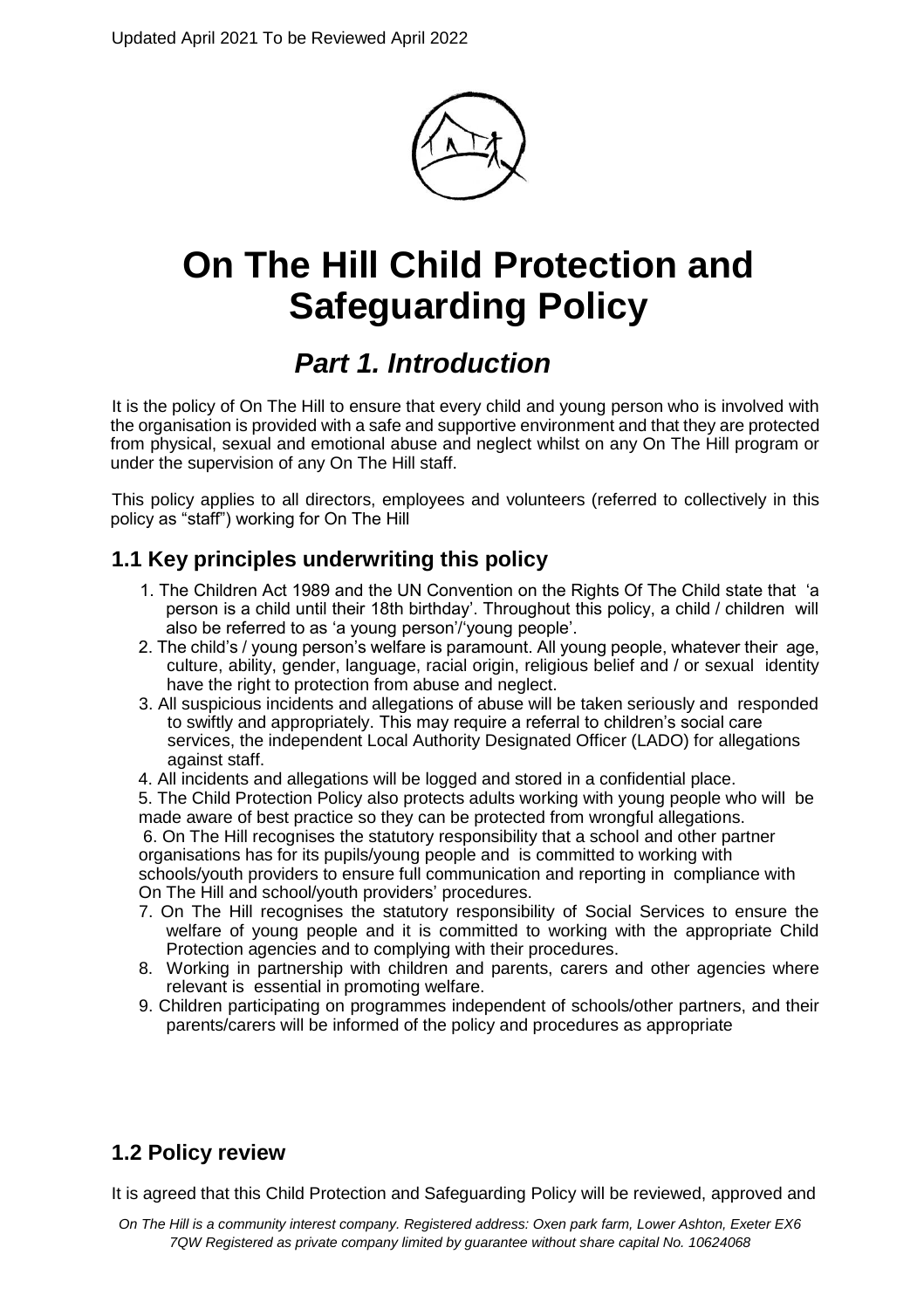endorsed by the Directors annually or when legislation changes.

## *Part 2. Guidelines, policies and procedures*

On The Hill has created several policies and procedures designed to ensure safeguarding and to prevent abuse from taking place on any of their programs and on the site of On The Hill. These include:

- 1. Enhanced Disclosure Barring Service (DBS) check for all staff.
- 2. Careful procedures for the selection, training and supervision of staff and volunteers.
- 3. Staff Safeguarding / Child Protection training to be attended by all volunteers and any member of staff who leads programs or works with children and young people, to be repeated annually. All new staff receive Safeguarding / Child Protection training as part of their induction to the role. Safeguarding / Child Protection training is given by a designated Safeguarding Officer.
- 4. Clearly accessible procedure for reporting suspected abuse and other Child Protection issues (Child protection & safeguarding handbook- what to do if you have a safeguarding concern flowchart).
- 5. Procedure for visitors to On The Hill. When there are programs involving children and young people at On The Hill, it is the responsibility of anyone who is hosting visitor/s to ensure that all their visitors have an understanding of On The Hill's Child Protection and Safeguarding policy. This includes procedures for reporting abuse / neglect.
- 6. There will be no post-visit/residential contact with young people for staff or volunteers, either face to face or through email or social media, except through official On The Hill channels.
- 7. When On The Hill is working with children in partnership with other organisations, or hosting children independently of their parents/carers On The Hill's Child Protection procedures will be shared with that organisation or parents/carers. On The Hill staff working on such programs will pay due attention to the Child Protection / Safeguarding Policies and procedures of our partner organisations.

## **2.1 Enhanced DBS check**

All On The Hill Staff, Volunteers, Directors and Employees (except short term volunteers and guests) are required to have an Enhanced DBS check – this check may be registered with an associated educational organisation, but must be recent (e.g. within the last three years). We are encouraging all our core team and regular freelance facilitators to register with the DBS update service

All visiting facilitators must supply a copy of their Enhanced DBS certificate to On The Hill. In the rare circumstance that a member of staff does not have an Enhanced DBS check, they will be accompanied when with children by a member of staff who does. It is the responsibility of schools and other partners who attend programmes to ensure that all accompanying staff have a current Enhanced DBS check.

## **2.2 Education Team training Onsite**

Safeguarding / Child Protection training for the Education Team and other staff who work within education on a regular basis is the responsibility of the Safeguarding Lead and Assistant Lead. This will include:

- Induction on the Safeguarding / Child Protection Policy and procedures in relation to the work in education.
- Regular review of Safeguarding / Child Protection incidents that occur on programs, including scenarios/role plays.
- Training on writing up incident reports.
- A clear understanding of reporting procedures.
- Training by the Safeguarding team on how to train others in dealing with and reporting
- *On The Hill is a community interest company. Registered address: Oxen park farm, Lower Ashton, Exeter EX6 7QW Registered as private company limited by guarantee without share capital No. 10624068*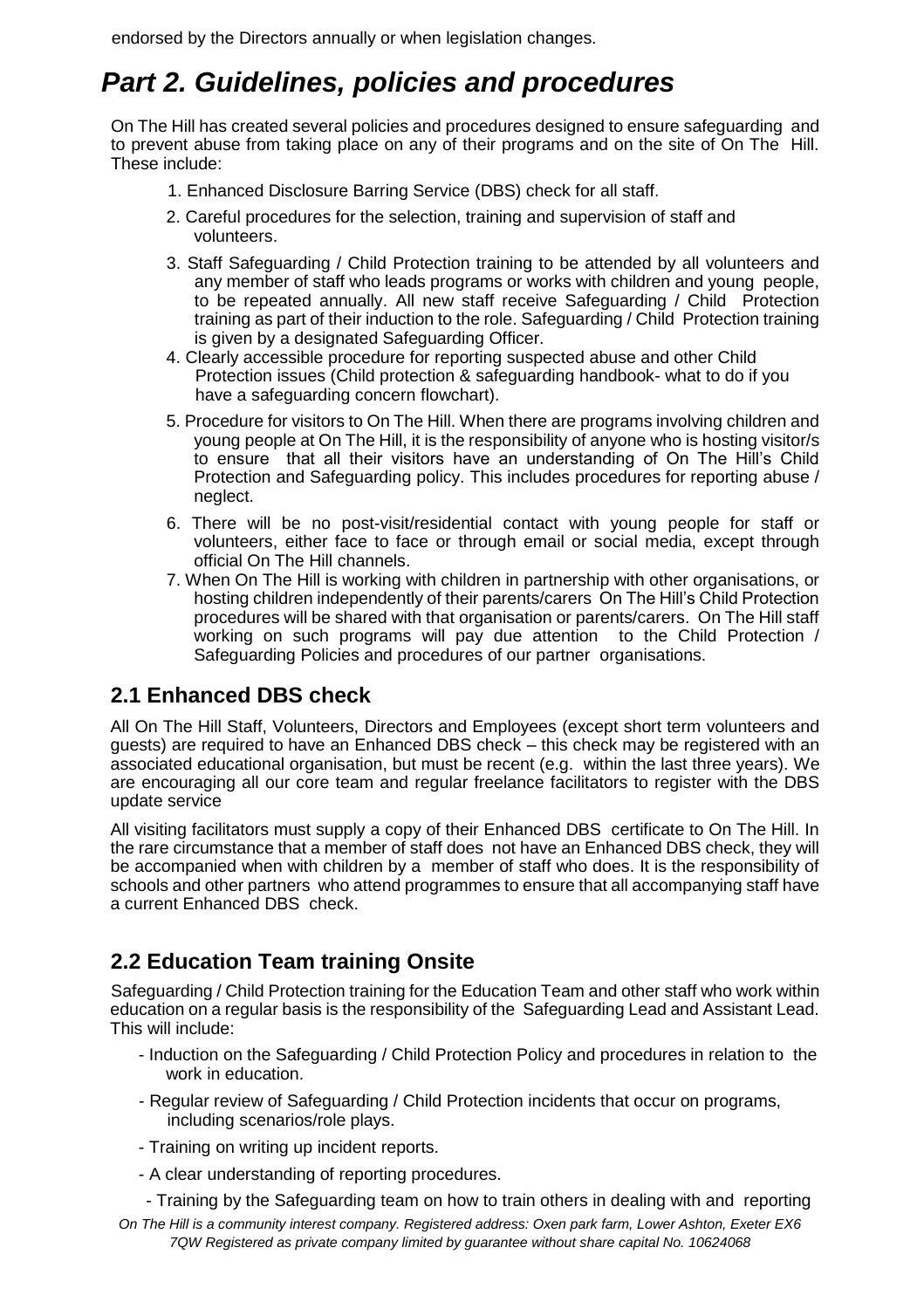on safeguarding incidents, including safe, confidential storage of reports.

- All staff will receive safeguarding training proportionate to their role and in line with [NSPCC](https://learning.nspcc.org.uk/training/mandatory-safeguarding-child-protection-training) guidance.

## **2.3 Staff / Volunteer Code of Conduct regarding Children / Young People**

All staff are committed to keeping children safe by adhering to the following code of conduct. whilst working on a On The Hill program:

#### **2.3 a. Behavior towards young people**

- No intimate contact with children or young people.
- Rule of three or more (never be alone with a child or young person out of sight of another person).
- Not to show favouritism to any one child or young person.
- Avoid physical contact that may be misinterpreted. (Give an A-frame hug; and only hug under the initiation of the young person)

- Do not allow child or young person into their staff/volunteer sleeping space. - Staff and volunteers are required to refrain from changing in the shared space in the bathroom or any other shared space.

- Children and young people may bring up discussion about sex and sexuality/drug use/mental ill health or other sensitive issues. Staff are to respond sensitively and with discretion. Staff are to share any such conversations with a Safeguarding Officer and give the Safeguarding Officer a written record on the same day. This is for the protection of the staff and the young people in case this develops into a bigger issue. If the Safeguarding Officer has concerns, then this information is passed to the school and a copy is securely stored.
- In your language and behaviour, always act in a way that maintains the adult/child relationship. If something happens that might be seen as not meeting this standard, report it to the Safeguarding Officer on the day it occurs, even if it seems minor, e.g. if you swear; or if you sense that a young person is not understanding appropriate adult/child boundaries.
- Share appropriately in circles. This is often a balance between being authentic and not burdening the young people with our own trauma.

- When children or young people are dressing, staff and volunteers are to avoid looking at, taking pictures or commenting on the children's or young people's bodies. - Use and model appropriate limit-setting for affection.

- Use informal monitoring. Staff to inform Safeguarding lead if another staff member or volunteer is exhibiting suspicious or inappropriate behaviour.
- Don't keep secrets with children or young people.
- No personal contact with young people by phone, email or social networking sites or meeting up outside of the On The Hill programme remit.
- Do not take photographs of young people.
- Do not give lifts to young people in your car (unless agreed by the On The Hill programme holder or Safeguarding Officer).

- Establish a caring but professional set of boundaries with young people. - If you witness anything that leads you to suspect that bullying is happening, report it to the safeguarding officer for the programme.

### **2.3 b. Personal Behaviour**

- Don't swear.
- Adhere to the Alcohol Policy.
- On The Hill does not allow use of illegal drugs or legal highs.
- Dress appropriately no excessive revealing of skin for any gender and no offensive remarks on t-shirts.

## **2.4 Sending people home from residential programmes**

It is our policy to give children / young people support to self-manage their behaviour. Our behavioural policy is dynamic and dependent on the needs of the individual child / young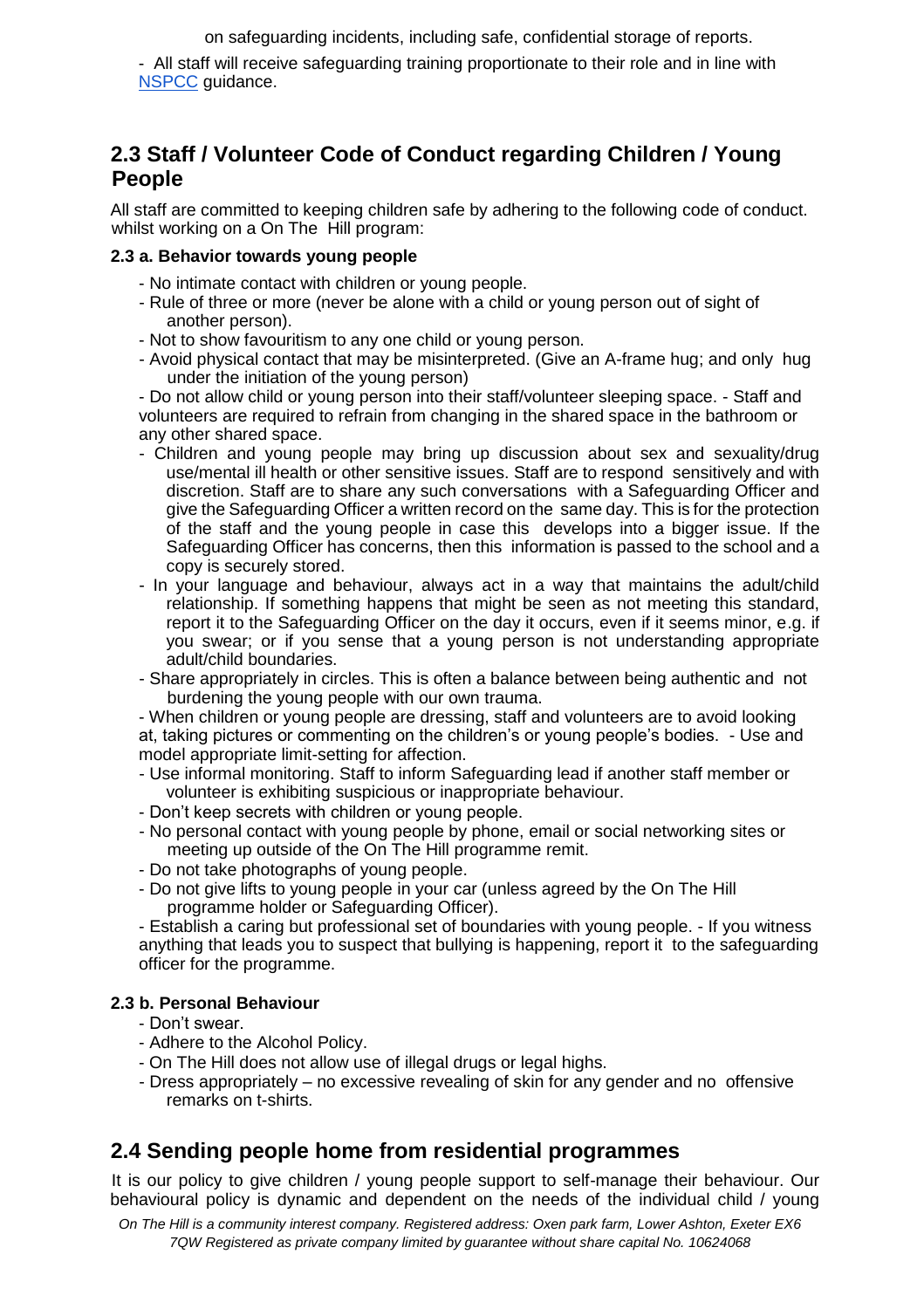person, the group and the needs of staff / teachers. However, in some extreme circumstances, such as violence, drug use or psychosis, we may either ask that a child / young person is sent home or call the Police. It is the prerogative of the On The Hill

programme holder, in consultation with the rest of the team and a Safeguarding Officer to decide whether a child should be sent home. We will accept any school/partner organisation decision to send a child / young person home, because the school/partner organisation has the direct duty of care for their pupils.

### p3/8 **2.5 Visitors to residential programmes**

Normally, children and young people will not receive visits from family or friends during a programme. On occasion, the programme holders may invite families to join us for an activity, e.g. to eat a meal with the programme. In particular circumstances, e.g. for a health or emotional reason, a visit from a family member can be negotiated with the programme holder.

### **2.6 Post programme contact between staff and youth**

It is not appropriate for staff to develop long term relationships with any children or young people, who have visited On The Hill, except through On The Hill related activities. On occasion, children or young people may contact an On The Hill volunteer or staff member with a specific request or communication. Staff may only communicate through On The Hill email addresses. With written communication, correspondence may only be sent to schools/partner organisations via the teachers/staff. On The Hill Staff are not to have contact with any child or young person through any personal social media, solely through the On The Hill media communication channels.

### **2.7 Inappropriate Relationships**

It is an offence for an adult to abuse his/her position of trust by entering into a personal relationship that undermines the rights of a child. The government defines a position of trust as being a "relationship in which one party is in a position of influence over the other by virtue of their work or nature of their activity". (Dept. of Health). We must also be aware that an inappropriate relationship may be sought after by the child, by making what they see as reasonable advances in an inappropriate situation. In both cases, it is the responsibility of the adult to report the incident and prevent the situation arising again.

## **2.8 Discipline**

Staff must not use any physical punishment, nor practices that humiliate or frighten participants, or any threats of these punishments.

## **2.9 Participants/ Volunteers / Staff under 18**

If a young person under the age of 18 is accepted as an On The Hill programme participant or volunteer, an adult member of staff at On The Hill will be designated as being *in loco parentis*. This adult will take full parental responsibility for the safety and well-being of that person. This will be done with the consent of the child's parents and agreed by the safeguarding team. In regard to On The Hill programme participants under 18, and independent of school or partner organisation staff, a copy of our safeguarding policy will be sent to the parent/carer of the child, along with the programme behaviour agreement. This will be signed by both the parent/carer and child to acknowledge the *loco parentis* role of On the Hill staff.

## **2.10 Staff/Participants Ratio**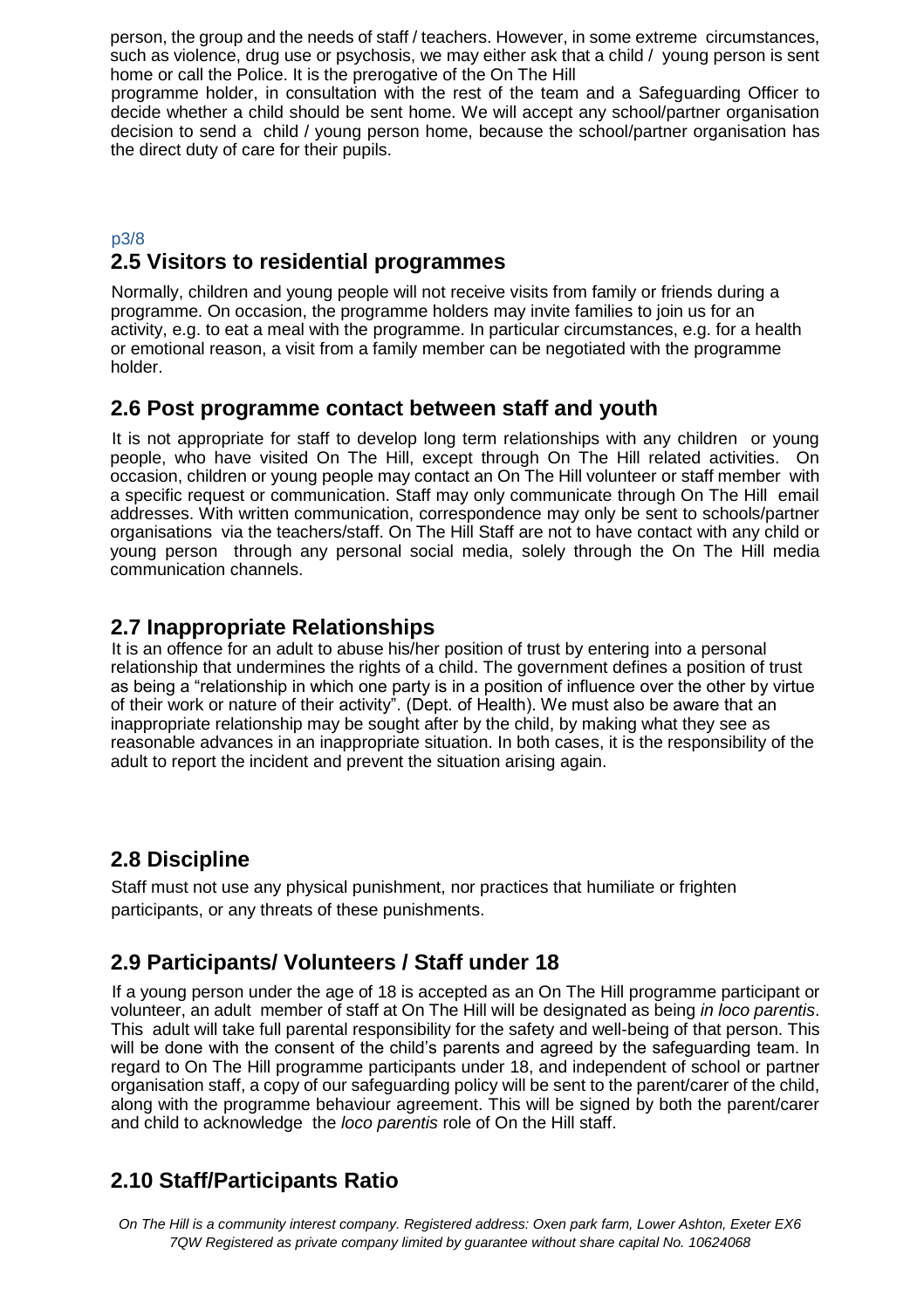Suitable ratios for specific activities are given within the risk assessments. Staff, volunteers or contractors should ensure that they are never alone with a child or group of children.

## **2.11 Phones and Other Technology**

We will make ourselves aware of a school's/partner organisation's policy on photos and videos. We will make the schools/partner organisations aware of our policy. We request that schools/partner organisations agree to and enforce a no phones policy for the schools/partner organisations agree to and enforce a no phones students/children. Use of cameras by students/children is with the permission of the school/partner organisation. Any exceptions to this rule should have been agreed in advance with the staff. Photos/Videos of groups should only be taken with the express permission of those in charge of the group. In the event that On The Hill wishes to use videos/photos for training or marketing purposes, written authority will be first obtained from the school/partner organisation.

In the case of individual children and young people attending programmes. A photo consent form will be sent to parents/carers for under 16 year olds and for over 16 year olds, consent will be sought directly from the young person.

### p4/8

## **2.12 Risk Assessments / Health and Safety**

The programme holder and the activity lead will have a clear understanding of the potential risks of an activity. This involves reading or creating a Risk Assessment. Existing Risk Assessments for activities are available on the On The Hill website and in the Oxen Park farm office. The programme holder ensures that there is a member of Staff who is First Aid trained onsite.

## **2.13 Medicines and Accidents**

No medicines will be administered by On The Hill staff. If there is an accident, then an accident form must be filled in. The form must be photocopied. The original is given to the On The Hill Manager responsible for Health and Safety. The duplicate given to the partner organisation's staff member responsible.

## *Part 3. Dealing with suspected abuse/neglect*

At On The Hill, children/young people often want to talk about issues they face in their lives. Through talking, they gain new perspectives and support for making positive changes and choices. It's very important for staff to understand that confidentiality is one aspect of a child or young person's right to privacy.

On The Hill recognises that the following exceptions apply and that On The Hill staff have a legal responsibility to report to the school, partner organisation or Social Services.

- 1. When a child/young person is at risk of harm to themselves or others.
- 2. When a child/young person is being abused, neglected, or exploited.

In the case of abuse against a young person, the Safeguarding Lead will seek advice from the Local Authority Designated Officer (LADO)

### **3.1 The reporting process - what to do if you have a safeguarding concern**

If a child makes a disclosure, the following procedures must be followed:

### **Safeguarding on On The Hill programmes**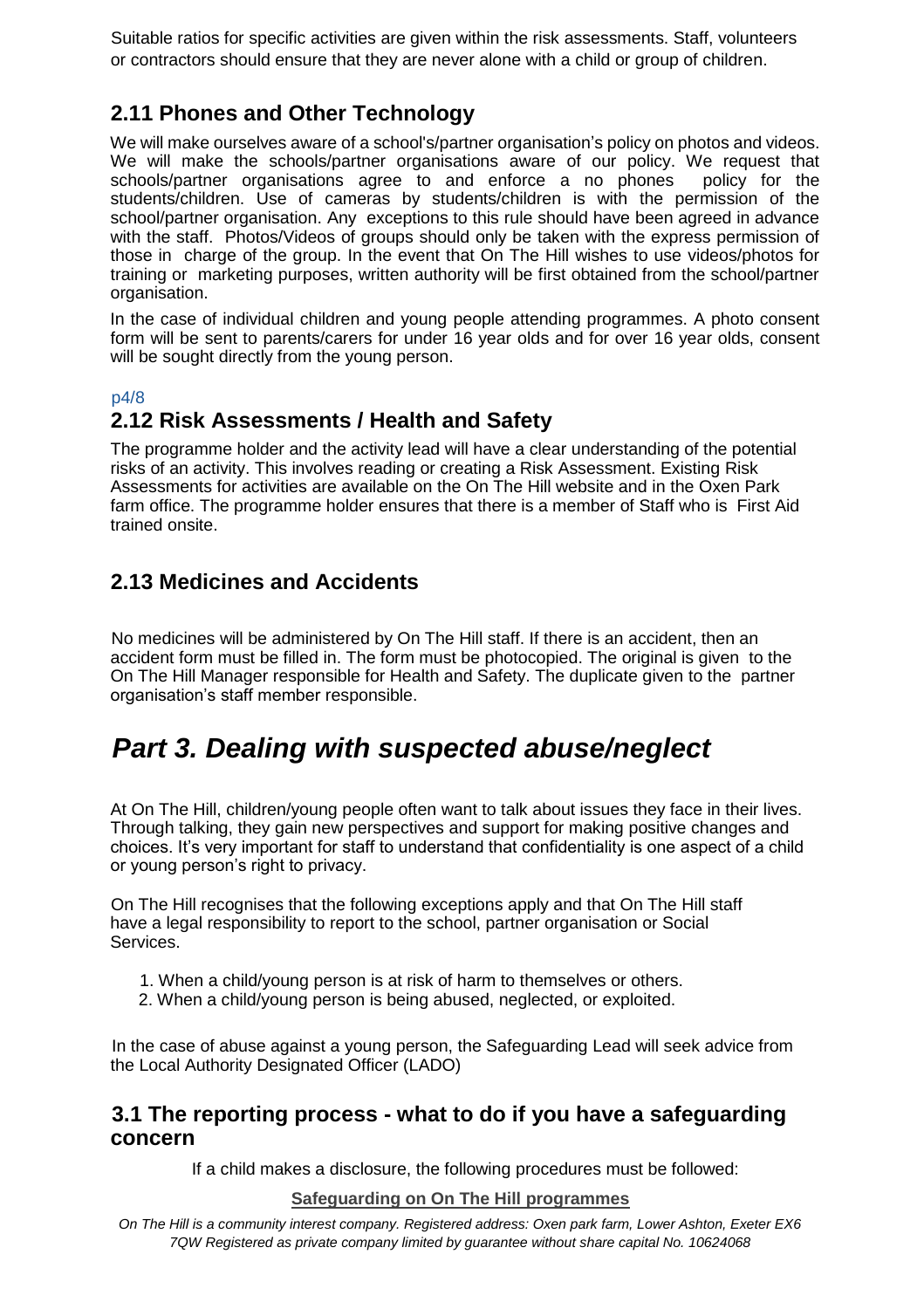### Staff member has a safeguarding concern about a child/adult, or a child or adult makes a disclosure of possible abuse

Inform the programme lead. In the case of a disclosure, if it concerns a child, make it clear you cannot keep the information confidential. Also, complete a safeguarding concern report form

The Programme lead will address the issue, in consultation with the designated , safeguarding officer ( Jo Clark or Rosie Fellows) and complete the safeguarding concern report form

If necessary the Safeguarding officer will contact the relevant children's social care department, or Local Adults Safeguarding Board for advice and and complete the safeguarding concern report form

#### p5/8

If an incident of child harm or maltreatment comes to the attention of the management or staff of On The Hill, a referral will be made to Local Authority Designated Officer (LADO) on the same day by the Safeguarding Officer.

### The On The Hill Safeguarding Officer should inform the child if the information disclosed has been passed onto the school/partner organisation/parent/carer.

### **Escalating Concerns**

It is important to note that if you raise a safeguarding concern or pass on an allegation, you have a responsibility to ensure your concern is addressed to your satisfaction.

Therefore, if you feel that your concern has not been addressed to your satisfaction you should escalate the matter to the Director with responsibility for safeguarding (Jo Clark).

### **3.2 Recognising types of child harm**

Children and young people can be harmed or injured by another person at home, school or whilst they are attending community activities. This can involve any of the following: **(a) Physical abuse** occurs when a child or young person is physically hurt by another adult. This would include situations when a young person is:

- Hit, shaken or thrown.
- Burnt, scalded or bitten.

**(b) Emotional harm** occurs when an adult adversely affects the

emotional development of a young person. This can occur if they:

- Persistently fail to give them love or affection.
- Continually reject or criticise them.
- Convey a message that the young person is worthless or inadequate. Place age-

inappropriate demands upon them or leave them feeling frightened or in danger.

**(c) Neglect** occurs when there is a failure to meet a child's basic needs. This could involve situations when an adult:

- Fails to provide them with adequate food or warm clothing.
- Does not protect them from physical harm or danger.
- Inappropriately leaves a child alone and unsupervised.

**(d) Sexual abuse** occurs when an adult or another young person forces, manipulates or coerces a person under the age of sixteen years to take part in sexual activities to meet their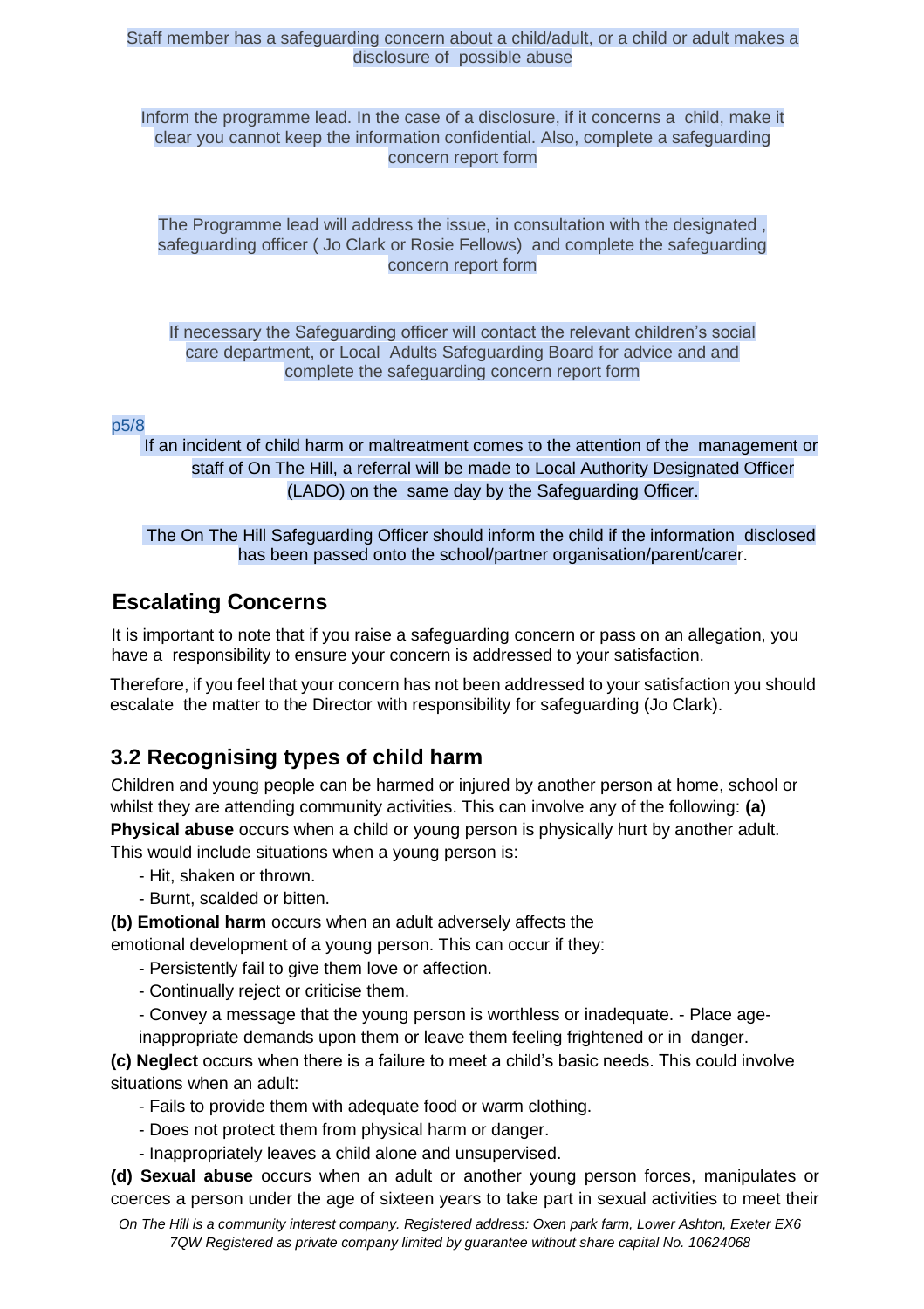own needs. This might be through:

- Sexual harassment such as sexual remarks or innuendos.
- Making the young person watch pornographic literature or videos.
- Involving the young person in the production of child pornography.
- Physical contact, including getting the child to touch them in a sexual manner or touching the child in a sexual manner (including full sexual intercourse).

### **3.3 Responding to a child/young person who reports that they have been harmed**

### **3.3 a. Responding to a direct allegation**

If a young person tells a member of staff directly that another adult or young person has harmed them, it is important that the allegations are taken seriously. It is not the responsibility of the person receiving the information to make a decision as to whether or not the allegations are true. Under these circumstances they should:

Report the allegations immediately to the Safeguarding Officer.

### p6/8

### **3.3 b. Indirect concerns about a child or young person**

Staff might also become concerned about a young person in other ways. This could include a report from another adult or young person or their own observations of a child's behaviour or presentation. Some of the main ways in which a member of staff could become concerned that something might be wrong include:

- The child has an injury which they try to hide or which looks suspicious. - The child appears anxious or uncomfortable in the company of a particular adult/s or young person/people.

- The child keeps seeking opportunities to talk to a member of staff and they suspect they may have a problem they wish to share.

If the behaviour or presentation of a child leads a member of staff to suspect that they may have been harmed or are at risk of harm, they should report their concerns to the Safeguarding Officer.

Any suspicions should not be discussed with the person suspected of harming the child, the parent or carer, or anyone else other than the Lead or Assistant Safeguarding Officer, the programme holder, or the lead school/partner organisation member of staff (if the On The Hill Safeguarding Officers are not available) prior to a referral to Social Services.

### **3.4 Allegations against a staff member**

If a disclosure implicates On The Hill staff or volunteers, the verbal report of the disclosure should immediately come to a named On The Hill Safeguarding Officer and lead member of school/partner organisation staff jointly. A written report of the disclosure should be made immediately and handed to the Safeguarding Officer and the lead member of the school/partner staff.

If the disclosure implicates a named On The Hill Safeguarding Officer, the verbal report of the disclosure should immediately come to the programme holder or visiting staff.

If the disclosure implicates a member of school/partner organisation staff, it should be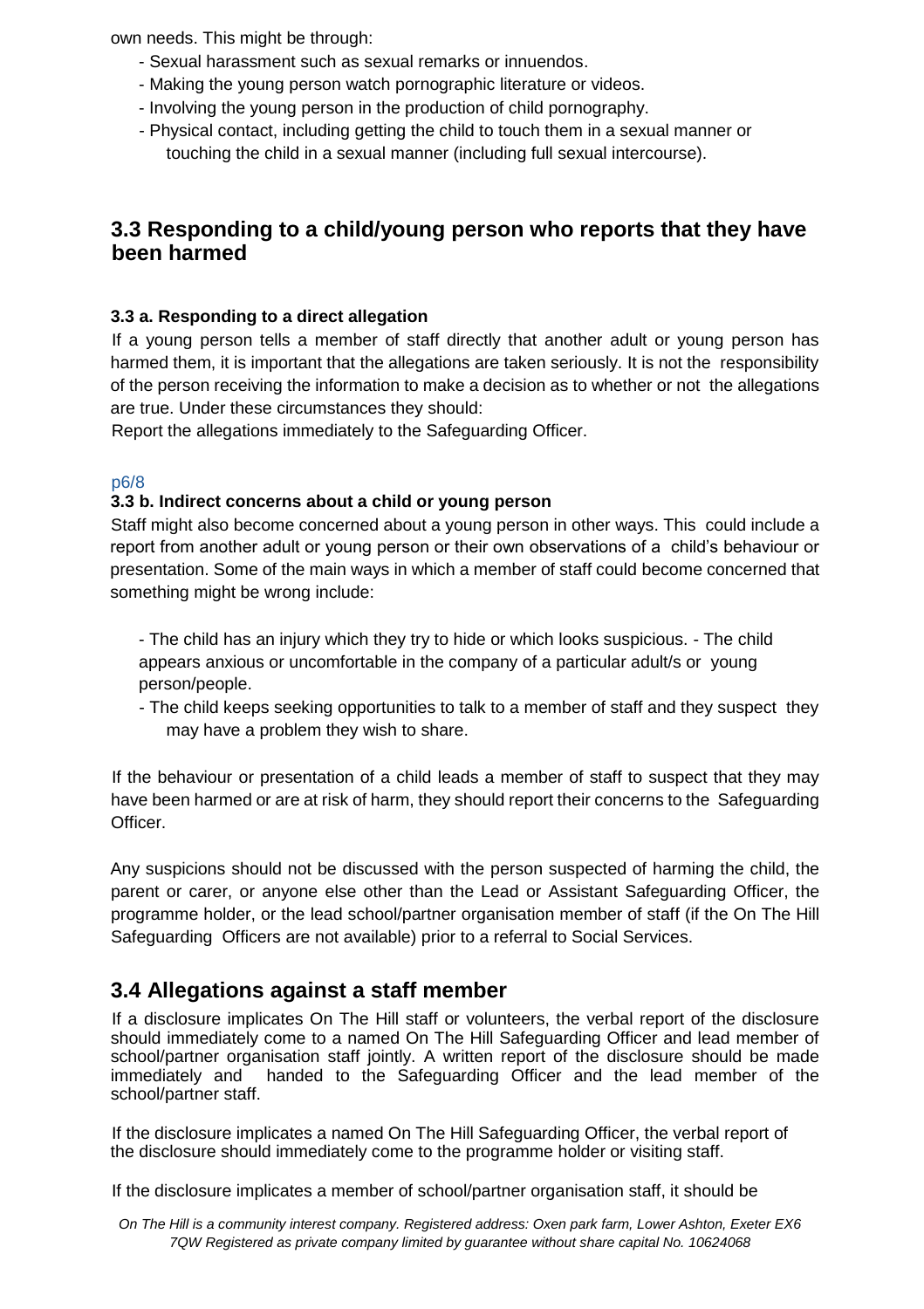reported to a named On The Hill Safeguarding Officer.

Any allegations (or concerns) of abuse against a staff member, volunteer or young person are taken extremely seriously and are reported straight away to the On The Hill Safeguarding Officer. In the case of an allegation of abuse against a staff member the Safeguarding Officer will discuss the case with the Local Authority Designated Officer (LADO) and will be instructed on how to proceed further.

If the allegation is made against the person designated as the Safeguarding Officer, then the issue must be discussed with the programme holder, or an On The Hill Director.

### **3.5 Appropriate responses to children and young people** Any member

of staff who is told by a child that they have been harmed or maltreated should: - Try to create a safe environment by staying calm.

### p7/8

- Primarily, it is your job (if someone discloses) to listen to what the young person has to say and encourage them to speak in their own words.
- Reassure the child or young person that they are not to blame and that it was right to tell someone who could help them to stay safe.
- Keep questions to a minimum and avoid asking direct or leading questions or those which can be answered "yes" or "no".
- Use the TED model (Tell, Explain, Describe) to elicit more/clearer information, but only if you are unsure whether or not the child is making a disclosure and need to become clearer to decide whether there is anything to report.
- Try not to panic or rush into any activity in response to a disclosure that might be inappropriate.
- Do not make any promises that you cannot keep, for example by telling the child that you will keep what they say confidential. It is your duty (legal and moral duty) to pass that information on to the Safeguarding Officer.
- Tell the child that you are going to talk to someone who will know how to help.

## **3.6 Confidentiality**

You can not promise the child secrecy because of our duty of care for children /young people. You can say that this information will only be shared with adults who need to know in order to keep young people safe. You can reassure the child that they have done the right thing by telling you.

It is likely that the Safeguarding Officer will ask you to write down exactly what was said and email it to them directly. If you are unsure whether or not a child made a disclosure then speak to a Safeguarding Officer anyway. If a child makes a disclosure about a Safeguarding Officer, then speak to the programme holder, or an On The Hill Director.

Whatever the nature of the disclosure it will be kept confidential (on a 'need to know' basis) and not shared with other members of staff or children/young people. You can reassure the child/young person about this. All staff have been advised that they must not discuss a disclosure with any individual or party, other than those identified in the above procedures. Allegations of abuse will be kept securely on file with On The Hill for the period of 6 years following the date of the allegation.